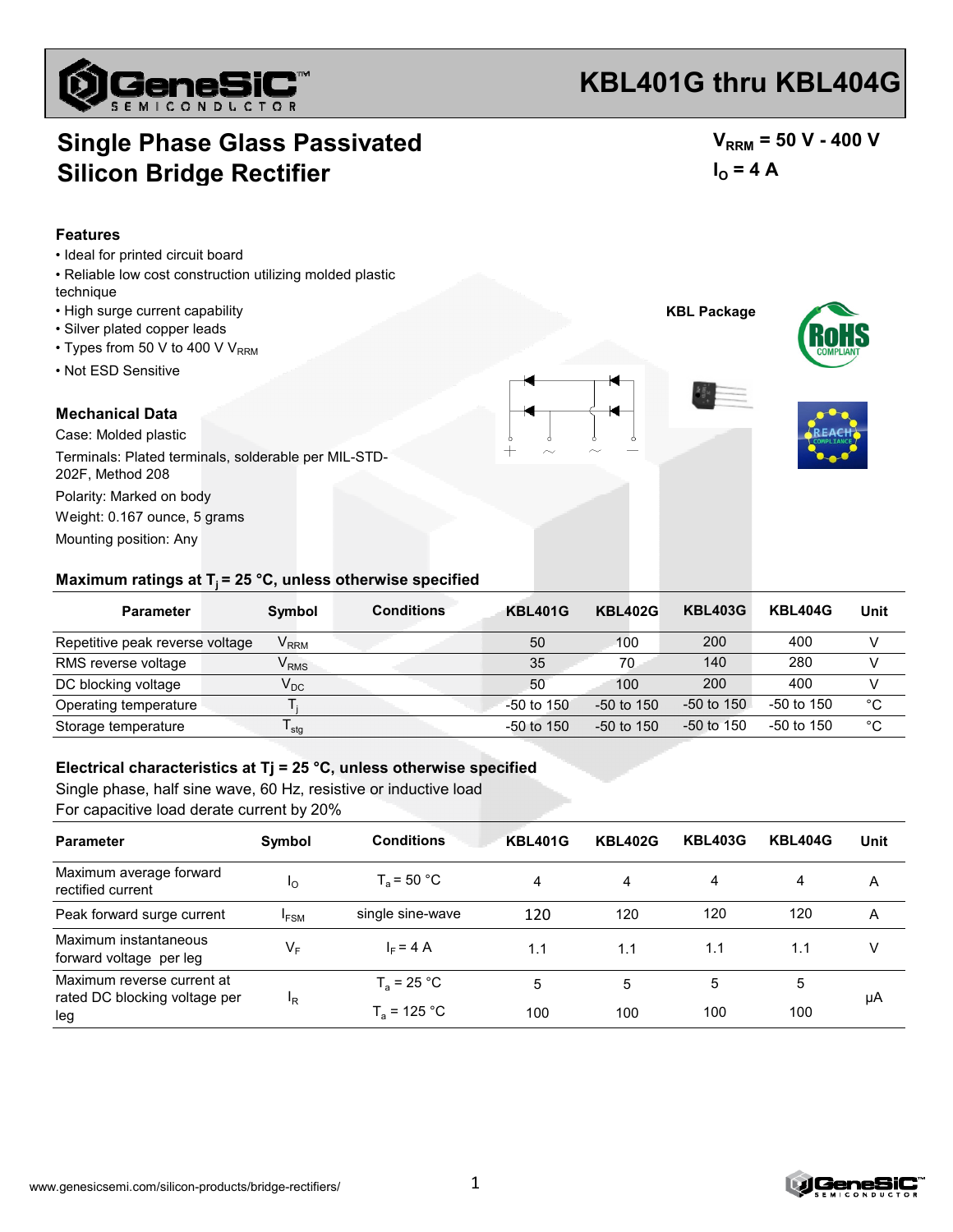

## **KBL401G thru KBL404G**